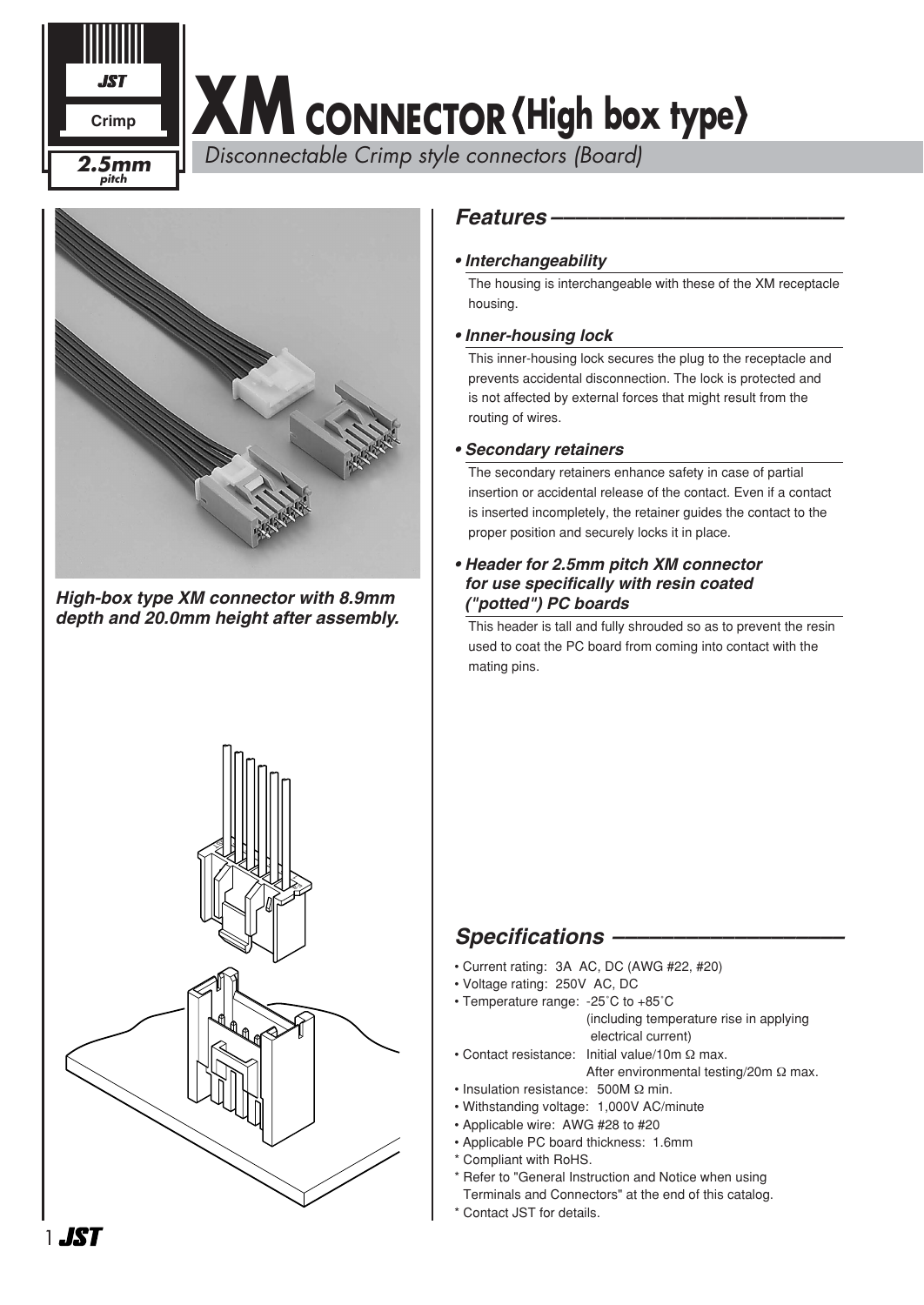# **XM CONNECTOR** (High box type)

### *Contact––––––––––––––––––––––––––––––––––––––––––––––––––––––––––––––––––*



| Model No.                  |                 | $Q'$ ty / |                      |       |  |  |  |  |  |
|----------------------------|-----------------|-----------|----------------------|-------|--|--|--|--|--|
|                            | mm <sup>2</sup> | AWG#      | Insulation O.D. (mm) | reel  |  |  |  |  |  |
| <b>SXA-01T-P0.6</b>        | 0.22 to 0.50    | 24 to 20  | 1.5 to 1.9           | 8.000 |  |  |  |  |  |
| <b>SXA-001T-P0.6</b>       | 0.08 to 0.33    | 28 to 22  | 1.2 to 1.9           | 8.000 |  |  |  |  |  |
|                            |                 |           |                      |       |  |  |  |  |  |
| <b>Material and Finish</b> |                 |           |                      |       |  |  |  |  |  |

Phosphor bronze, tin-plated (reflow treatment)

*RoHS compliance*

*Housing –––––––––––––––––––––––––––––––––––––––––––––––––––––––––––––––––*



| <b>Circuits</b> | Model No.      |      | Dimensions (mm) |                  |
|-----------------|----------------|------|-----------------|------------------|
|                 |                | A    | B               | $Q'$ ty /<br>bag |
| $\overline{2}$  | <b>XMP-02V</b> | 2.5  | 8.8             | 1,000            |
| 3               | XMP-03V        | 5.0  | 9.8             | 1,000            |
| 4               | XMP-04V        | 7.5  | 12.3            | 1,000            |
| 5               | XMP-05V        | 10.0 | 14.8            | 500              |
| 6               | XMP-06V        | 12.5 | 17.3            | 500              |
| 7               | <b>XMP-07V</b> | 15.0 | 19.8            | 500              |
| 8               | <b>XMP-08V</b> | 17.5 | 22.3            | 500              |
| 9               | XMP-09V        | 20.0 | 24.8            | 500              |
| 10              | <b>XMP-10V</b> | 22.5 | 27.3            | 500              |

PA 66, UL94V-0

*RoHS compliance*

### *Retainer –––––––––––––––––––––––––––––––––––––––––––––––––––––––––––––––––*



**Material** Q'ty / bag 1,000 1,000 1,000 1,000 1,000 1,000 1,000 1,000 1,000 A 2.5 5.0 7.5 10.0 12.5 15.0 17.5 20.0 22.5

Glass-filled PA 66, UL94V-0